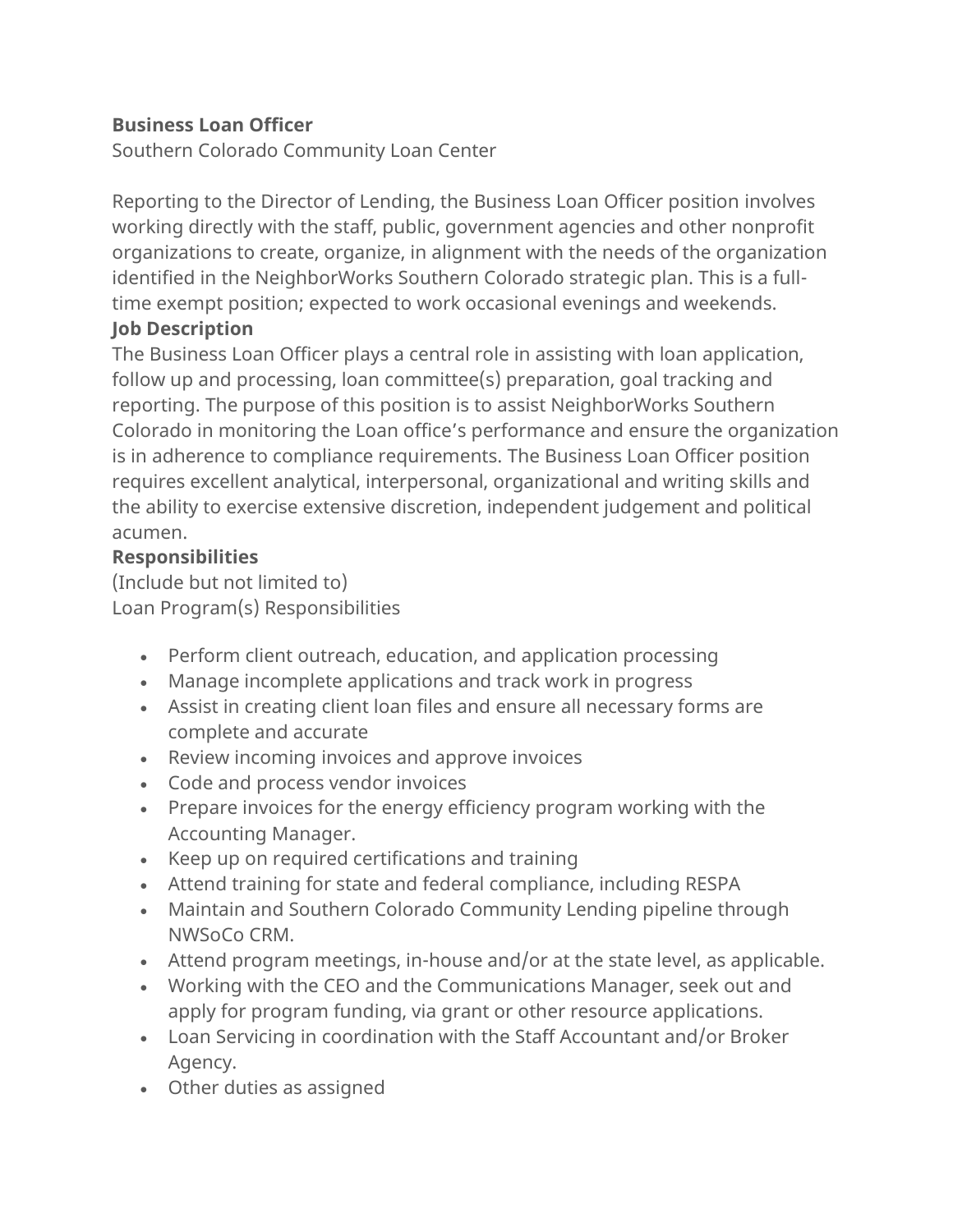#### Reporting

- Ensure timely submission of monthly, quarterly or annual reports grantors and Federal, State and City agencies as required by those organizations.
- Prepare documents, minutes and agenda(s), working with Loan Officers, for monthly loan committee(s) meetings.
- Review and respond to audit or Program Review findings about loan documentation, procedures or servicing.

#### **Other**

- Seek out and complete applicable training when required for performance.
- May perform additional duties of similar or related nature as assigned.
- Some travel for training may be required.

#### Qualifications:

- A bachelor's degree and a minimum of 2 years of financial and office management experience required.
- Mastered experience, knowledge and training in all lending activities and terminology.
- Advanced knowledge of related state and federal lending and compliance regulations.
- Ability to read, analyze and interpret general business periodicals, professional journals, and technical procedures.
- Excellent organizational and time management skills, with the ability to provide leadership to employees using positive supervisory techniques to ensure maximum productivity; demonstrated ability in organization and delegation skills.
- The ability to work productively in a fast-paced and sometimes high stress environment.
- The ability to analyze complex situations and provide viable solutions.
- The ability to think creatively and introduce new ideas and programs that align with the organization mission and will create more visibility and earned income revenue for the organization.
- High level of verbal, written and electronic communication skills.
- The ability to task, prioritize and multi-task effectively.
- Organized and self-motivated to maintain daily responsibilities as well as special projects.